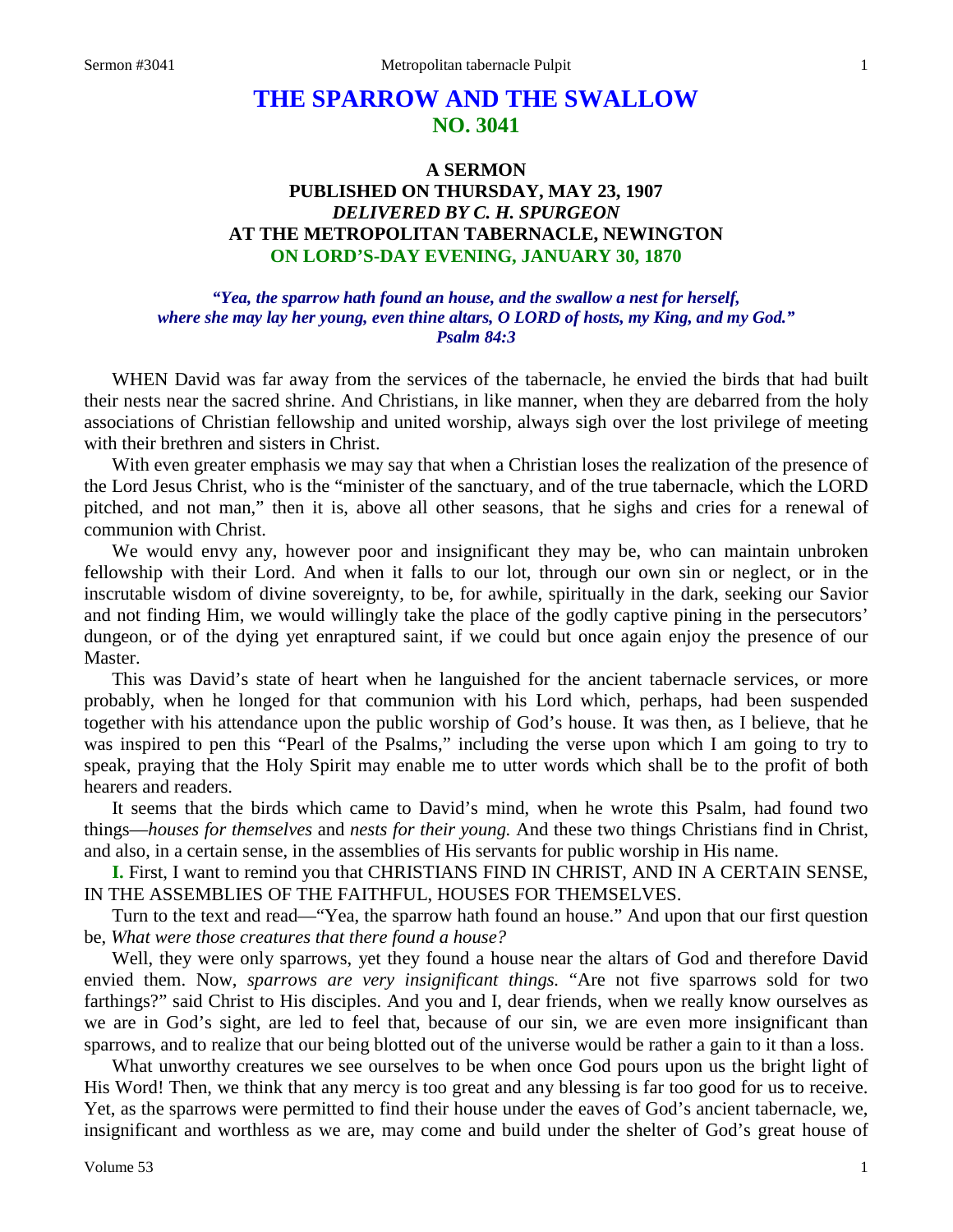mercy. There we may find a safe refuge from every danger, a perfect security for all time, and even for all eternity.

O you who think yourselves despised and forgotten, remember that the sparrow has found a house on God's altar. Come, then, and see if there be not space there also for you! Jesus said, "Him that cometh to me I will in no wise cast out." [See sermon #3000, Come and Welcome] And the apostle Paul, writing under inspiration, says, "God hath chosen the foolish things of the world to confound the wise; and God hath chosen the weak things of the world to confound the things which are mighty; and base things of the world, and things which are despised, hath God chosen, yea, and things which are not, to bring to nought things that are: that no flesh should glory in His presence." Therefore, poor despised one, though you feel yourself to be a nobody, come and welcome to the Savior, come to Him with cheerful confidence, for He will not, He cannot reject you.

The sparrows were not only very insignificant, they were also *very needy.* They needed a house, they needed a place of shelter—and they found it at God's altar. How needy also are we! Though we are insignificant, our wants are anything but insignificant. How much we need! Who can tell what we do not want? Were it not for God's superabounding mercy, we would all be in hell. Were it not for His unspeakable goodness, we would this day have no hope of grace, no prospect of pardon, no assurance of a holy, happy heaven hereafter.

Our wants are countless—every moment brings a fresh one—and all the supplies of the past and the present are not sufficient to meet the voracious demands that will come upon us in the future. The sparrow, needy creature that she was, having nothing to bring to God's house, found there a house freely given to her, and you needy souls, the infinite supply of divine mercy, in the person of the Lord Jesus Christ, is freely given to you.

You need not bring anything with you when you come to Christ, only come and trust Him, and all your wants shall be supplied. Whatever your souls can need to bear them safely through the troubles of earth—and bring them to the bliss of heaven—you shall have it freely given to you if you do but come, flying with the wings of faith, to find a house and a home in Jesus Christ. At the great altar where Christ was offered as the one sacrifice for sin forever, the most needy soul that ever lived on the face of the earth will find a hearty welcome.

These sparrows were *uninvited guests,* yet they found a house and took possession of it. And they were never blamed for doing so. But in this verse David seems to commend them—he certainly envied them. But my dear hearers, you who have never come to the Lord Jesus Christ, are not uninvited guests. The Gospel invitation rings through this building every Sabbath day,—

#### *"Come and welcome, Come to Jesus, sinner come!"*

We not only invite you, but we earnestly press you, in Christ's name, to come and put your trust in His great sacrifice, assuring you that if you do so, you shall find an everlasting and blessed home for your souls. So, as the sparrows came to God's house without an invitation, will not you come to Christ with one? They were bold enough to find a house when no man bade them do so. Therefore will not you be bold enough, trembler though you be, to take what divine mercy freely proffers to you?

Do you not remember how Agur commends the spider as being "exceeding wise" because she "taketh hold with her hands, and is in kings' palaces"? No one ever asked the spider to come into the palace. She was a loathsome creature, quite out of place in a palace, and her web would mar the beauty of the place, yet the spider knew by instinct that a storm was coming on and so sought shelter in the king's palace.

There was Solomon's fine house of the forest of Lebanon, and the spider said within herself "Why should not I, spider though I am, abide here?" So she crept about till she found a window open, and in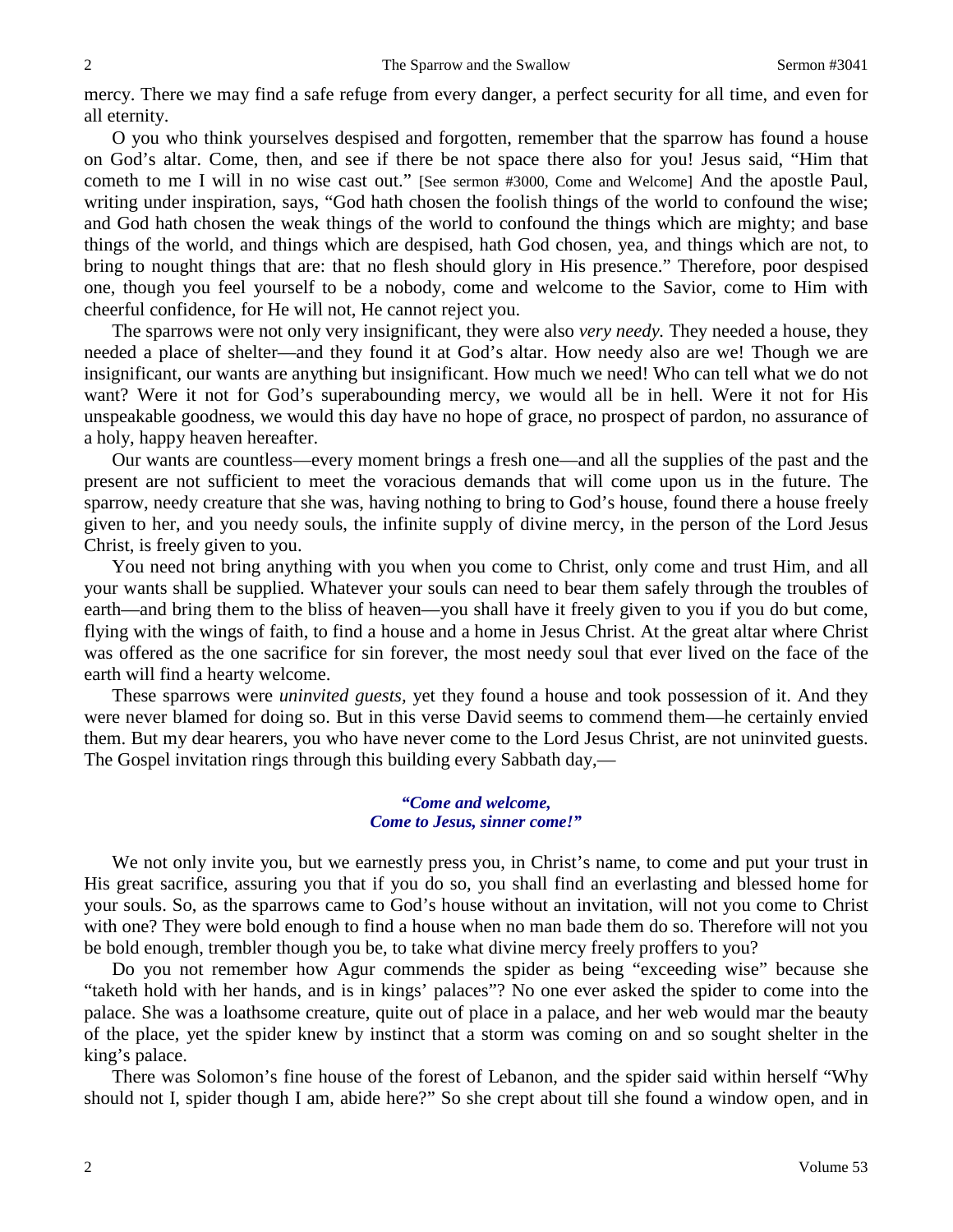she slipped, and made herself at home by taking hold with her hands, first of one wall and then of another, till she found herself at ease.

There came along one who said, "Let that spider and her web be removed. What business has she to be here?" But Solomon thought otherwise, so the spider is immortalized in this Book of Proverbs, because of her wisdom in taking hold with her hands even on the walls of a royal palace.

O soul, perhaps you are, consciously to yourself, as loathsome as that spider was, and the King's great house of mercy seems too fair a place for you to enter. You ask, unbelievingly, "Shall I ever be made a saint? Shall I ever be cleansed from sin? Shall I ever be taken up to dwell with the great King in heaven?"

Talk not so, but rather see whether you cannot find an entrance into the King's palace. And if you can find it, go in thereat. Surely there is a window open for you where it is written by the King Himself, as I reminded you just now, "Him that cometh to me I will in no wise cast out." Then there is another window where the King has hung up the invitation, "Come unto me, all ye that labour and are heavy laden, and I will give you rest."

Does not that avail you? Come in, poor spider-sinner! Take hold of the walls of Christ's great house of love and mercy, and I can assure you that my royal Master will not be angry with you. But when He sees you there, He will immortalize you in His "Book of Life." You shall have a name and a place there, and He will think you wise, not intrusive, in daring to believe Him and to come into His palace, spidersinner as you are.

He delights to have great things thought of Him—and if you will but think great things of His love and mercy, I will warrant you that you will never think thoughts that shall outstrip the reality, for what He has said is true, "As the heavens are higher than the earth, so are my ways higher than your ways, and my thoughts than your thoughts." [See sermons #676, Man's Thoughts and God's Thoughts and #1387, God's Thoughts and Ways Far Above Ours]

Let us learn, then, from the sparrow finding her house near to God's altar, that although we are inconsiderable and insignificant, although we are full of needs, and although we may even deem ourselves to be uninvited, yet we are at liberty to come to the Savior and find in Him our eternal dwelling place.

Next, *what does the text tell us that these sparrows did?* We should learn something from that.

The text says, "Yea, the sparrow hath *found* an house." Then, first of all, *she looked for it.* The sparrow wanted a house and she searched to see where she could find it. One great reason why many do not find salvation is because they do not look for it. Many of them do not even know that they need it, or if they know it as a matter of doctrine, they do not believe it so as to look for it and appropriate it as their own.

I feel persuaded that no man ever did sincerely seek salvation, through Jesus Christ, without finding it. I do not believe that, amongst all the lost, there is one who will be able to tell the Lord that he honestly and earnestly sought His mercy, yet could not obtain it. If you have not found Christ, my dear hearer, it is because you have not sought Him, for He said, "He that seeketh findeth; and to him that knocketh it shall be opened."

I grant you that the blessing may be delayed for awhile—you may be some time in finding peace, perhaps through your ignorance, or through some cherished sin that you have not given up—but if you truly come to the throne of grace and cry in real earnest for mercy, as surely as God is in Christ Jesus, He will stretch out His silver scepter toward you, and you shall touch it, and find grace in His sight.

Be encouraged, O you seekers, to persevere in your search for salvation, and ask that the aid of the Holy Spirit may be given to you, that you may wisely and rightly seek the way of faith, and may speedily find it.

Further, "the sparrow found an house"—then *there was a house for her, or she could not have found it.* A traveler in Palestine writes in his journal that, as he was wandering among the ruins on the site of the temple at Jerusalem, he noticed a little bird—known in the Hebrew as *tzippor*, or sparrow—fly out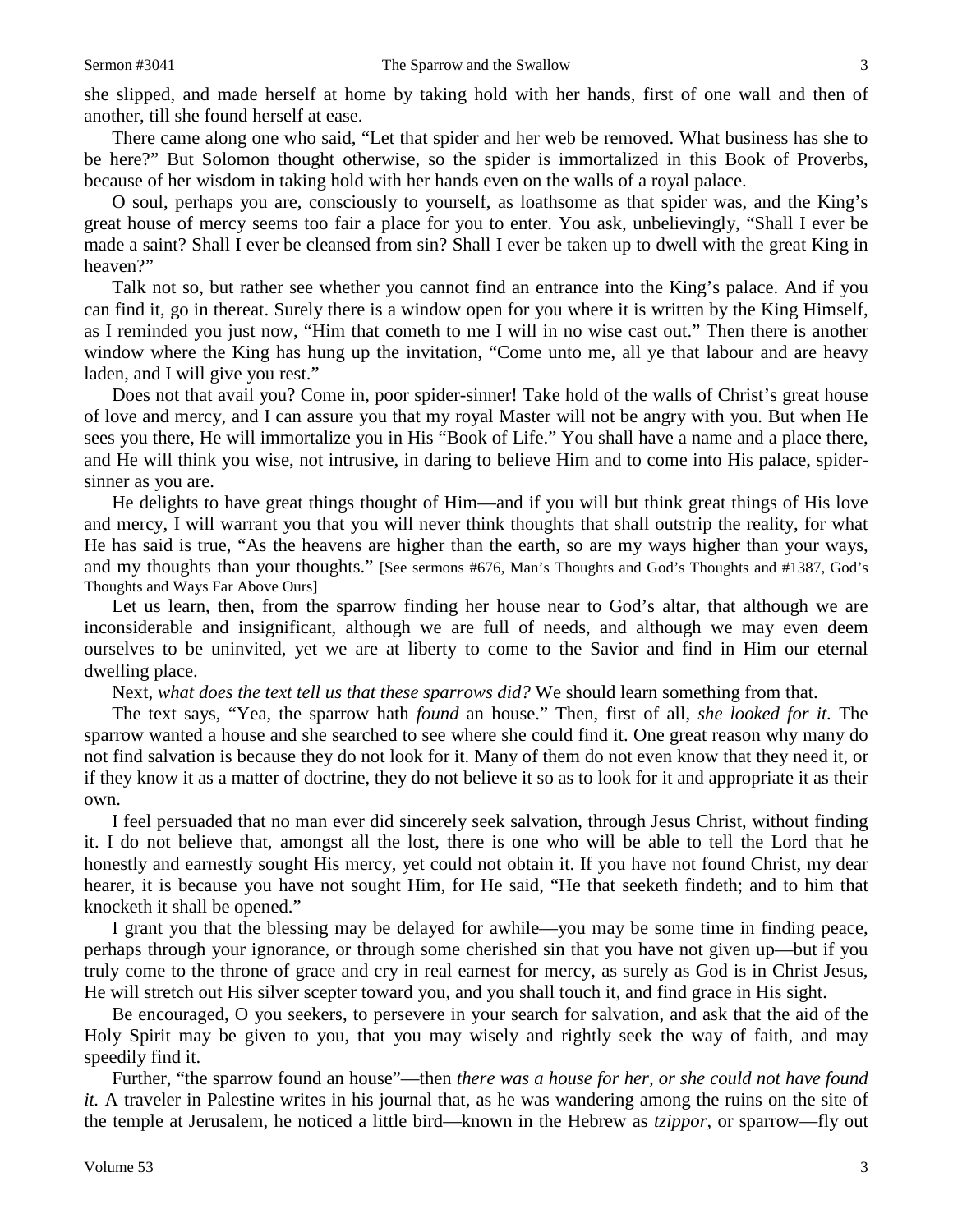of a crevice between two great stones where the mortar or cement had been removed—and he thought at once of these words, "The sparrow hath found an house."

That is just what David meant. The sparrow no doubt found a little vacant place, just what she wanted, and in she went, and there was her "house" ready made for her. And let me say to you, O seeker, that if you would find rest in Christ, there is rest prepared for you in Him! He who has prepared your heart to seek Him has prepared that which you would fain find.

It is not for you to make a salvation for yourself—your salvation is finished and you have but to find it. It is not for you to make an atonement for yourself—the one atonement for sin was made, once for all, on Calvary. It is not for you to make a righteousness for yourself—the righteousness that Christ Jesus wrought out for you is perfect, and you may not add thereto any supposed righteousness of your own.

If you are an honest seeker after Christ, for you there is already prepared, by those dear hands that once were pierced for you, the salvation that shall lift you up from the depths of sin to the heights of glory. As Bunyan said—"Does not your mouth water as you hear this? Do you not say, 'Is all this really prepared for me?' Then why do I not have it?" Ah! why not, why not indeed?

In my Master's name, I do assure you that "all things are ready" for all who will seek Him, for every soul that will trust Him. If you seek Him not, if you will not believe, there is no mercy for you, but if you seek heartily and trustfully, you shall assuredly find it, for it was prepared for you long ago by Him who has gone to heaven to prepare glory, having already prepared grace for you.

"Yea, the sparrow hath found an house." That also means that, when she had discovered it, *she appropriated it.* There was the little place, so snug and cozy, just on the warm side of the tabernacle, where the South wind would blow, and she would be shielded from the cold—and in went the little bird. She had found it and she took care to make it her own by personal appropriation.

Now, we may find Christ, in a sense, so as to know much about Him, to read about Him, to hear about Him, and even to understand much about Him, yet not truly find Him. The root of the matter is to get Christ for yourself. In this respect, you must be selfish, and you can thus be selfish without being sinful. You must personally lay hold of Christ if you would be saved.

One who desired to teach a little girl this lesson, tried to do it when the child was waiting upon him while he was ill. "Please pour out my medicine, Jane," said the sick man. And when it was poured out, he said to her. "Now, Jane, take that medicine for me." "O sir!" she said. "I would willingly do it, if it were the right thing to do, but the medicine would not do you any good if I took it." "Just so," said he, "and as I must personally take the medicine before it can do me good, my child, you must personally believe in the Lord Jesus Christ, or else another person's faith will do you no good."

The idea of anything like sponsorship in religion—one person vowing and promising certain things for another—is utterly without any foundation in the Word of God. Religion is wholly and only a personal thing—you must repent for yourself, believe for yourself, and lay hold on Christ for yourself. It would have been no benefit to that little bird if all other sparrows had found houses for themselves if she, herself, had been driven about, shelterless, in the storm. Oh, no!—she must have a house for herself "and the swallow a nest for herself" where she might lay her young.

You and I, dear friends, will be wise if we do as this sparrow did, for she found a house for herself because she looked for it, she found it because it was all ready there for her and she found it by appropriating it so that it became her very own. Thus may we appropriate the Lord Jesus Christ—by an act of faith—and so make Him our very own!

I have, at various times, learned some lessons concerning living by faith. A friend frequently drives me through the streets of London, and one day, when all the cabs and wagons seemed to leave us no room to move, I said to him, more than once, "I am afraid we shall have an accident." When I had said that to him, perhaps for the third time, he put the reins into my hand, and said, "There, if you cannot trust me, drive yourself."

Suppose God should say to us when we fear that we are getting into difficulties, "If you cannot trust me, arrange for yourselves." What a position we should be in then! If He left the reins in our hands for a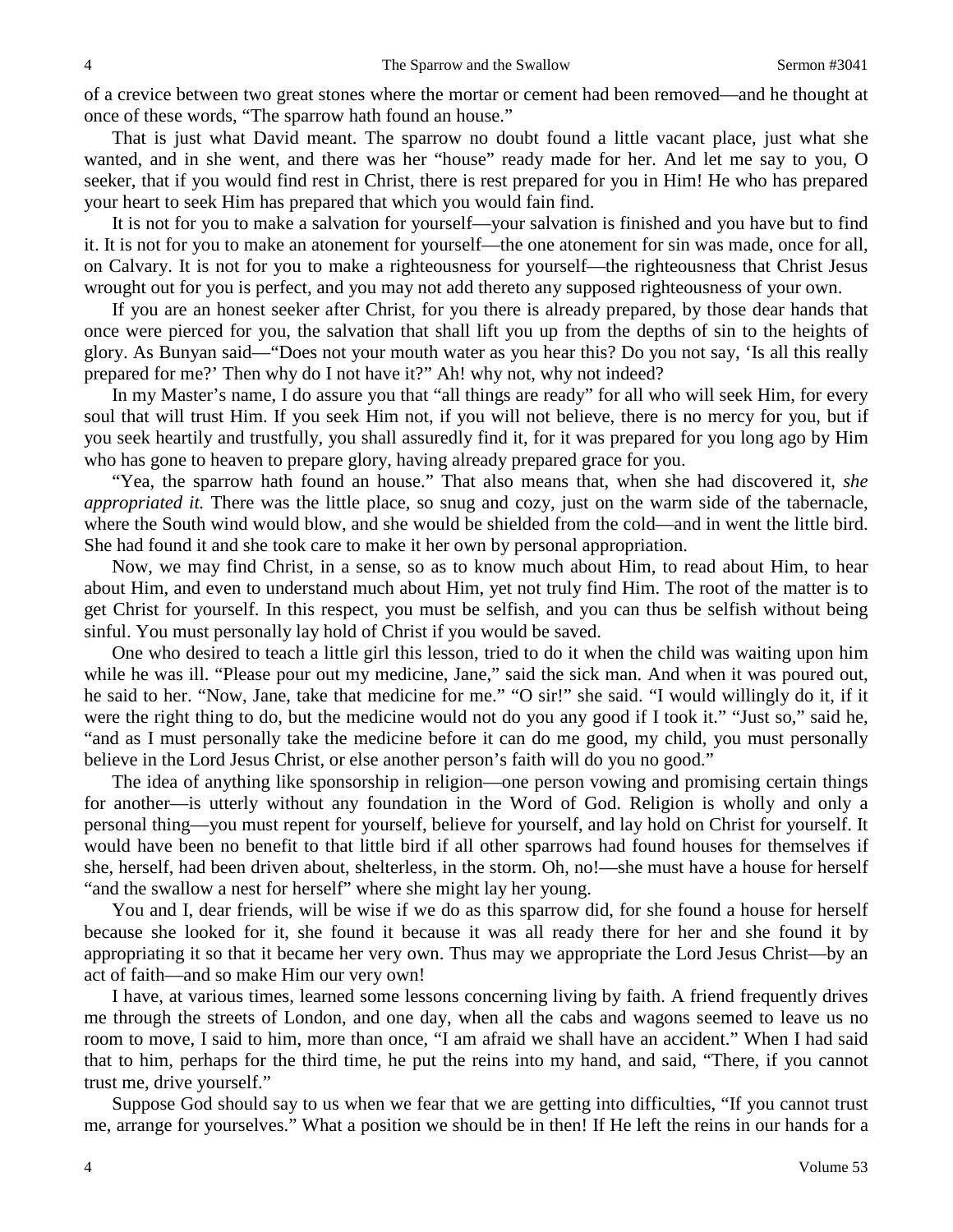single hour, we should be like the one who sought to drive the chariot of the sun and set the world ablaze. When we leave all in the hands of God—and we must leave all there whether we are willing or not—then we can sing that sweet little song which Luther said that the sparrows always sing,—

#### *"Mortal, cease from care and sorrow, God provideth for the morrow."*

May we all be able to sing that little song and to sing it to ourselves too!

We will further prolong this simile by noticing *what the sparrow found.*

"Yea, the sparrow hath found an *house.*" The word is a very simple one, but there is much meaning in it. And when we find, in the Lord Jesus Christ, a house for our souls, *we find safety in Him,* even as the sparrow found safety in her "house." When the stormy wind blew all around her, the sparrow felt safe in her house hard by the altar in God's ancient tabernacle.

And when the storm of conscience beats upon us, we feel safe in our hiding place in the altar where Jesus suffered for us. And when the last dreadful storm of divine judgment shall come, we shall be safe beneath the shelter of the atonement that He offered upon Calvary. He that believes in Jesus is safe forever. When the earth and all its works are burned up and the heavens shall pass away with a great noise, no hurt shall come to the man to whom Jesus is "a hiding place from the wind, and a covert from the tempest." [See sermon #2856, Our Hiding-place]

Next to safety, *we find rest in Christ.* The soul that is out of Christ knows not what true rest is, but "we which have believed do enter into rest."

#### *"'Tis done! The great transaction's done; I am my Lord's, and He is mine."*

My salvation is finished, my sins are pardoned, my security is established by the promise and oath of God Himself, ratified by the blood of the everlasting covenant. If this is your happy condition, you can enjoy the blissful sleep of the beloved of the Lord, "and the peace of God, which passeth all understanding, shall keep your hearts and minds through Christ Jesus."

Just as the little sparrow felt perfectly at rest when she had entered her "house" in the tabernacle, so do we, come what may, enjoy complete, absolute, unbroken rest when we have truly believed in our Lord and Savior Jesus Christ. "Thou wilt keep him in perfect peace, whose mind is stayed on thee: because he trusteth in thee!"

Further, a house is *a place of abode.* The sparrow lived in her house in the tabernacle—and he who finds the Lord Jesus Christ, finds in Him a spiritual abode—he lives in Christ. He has heard his Master's blessed command, "Abide in me," and he desires to dwell there, hard by the pierced heart of Jesus. My brothers and sisters in Christ, you have not a mere temporary lodging place, out of which you may some day be driven back into the cold world where you used to live. That would be a poor prospect for us but we need not anticipate such a sad future, for we can say, with Moses, "Lord, thou hast been our dwelling place in all generations." And He always will be, blessed be His holy name!

Once more, a house is, or ought to be, *a place of delight.* When a man reaches his home, he is at his ease and can unbend himself. If he is not happy at home, where can he be happy? The little sparrow, when it reaches its home, is perfectly content. Its day's work is over, its day's wants are supplied, and it chirps its evening song of joy.

So when we make our abode in Christ, our soul is filled with delight. We have a bliss that is not only full to the brim, but it even overflows. Truly happy are those who are Christ's servants, thrice happy are they who are looking alone to His cross for their salvation.

But the point upon which David seemed to lay the greatest emphasis was that *the sparrow's house was near to God's earthly dwelling place* and oh, when we abide in Christ, how near we are to God! You remember how Christ prayed to His Father concerning His disciples, "That they all may be one; as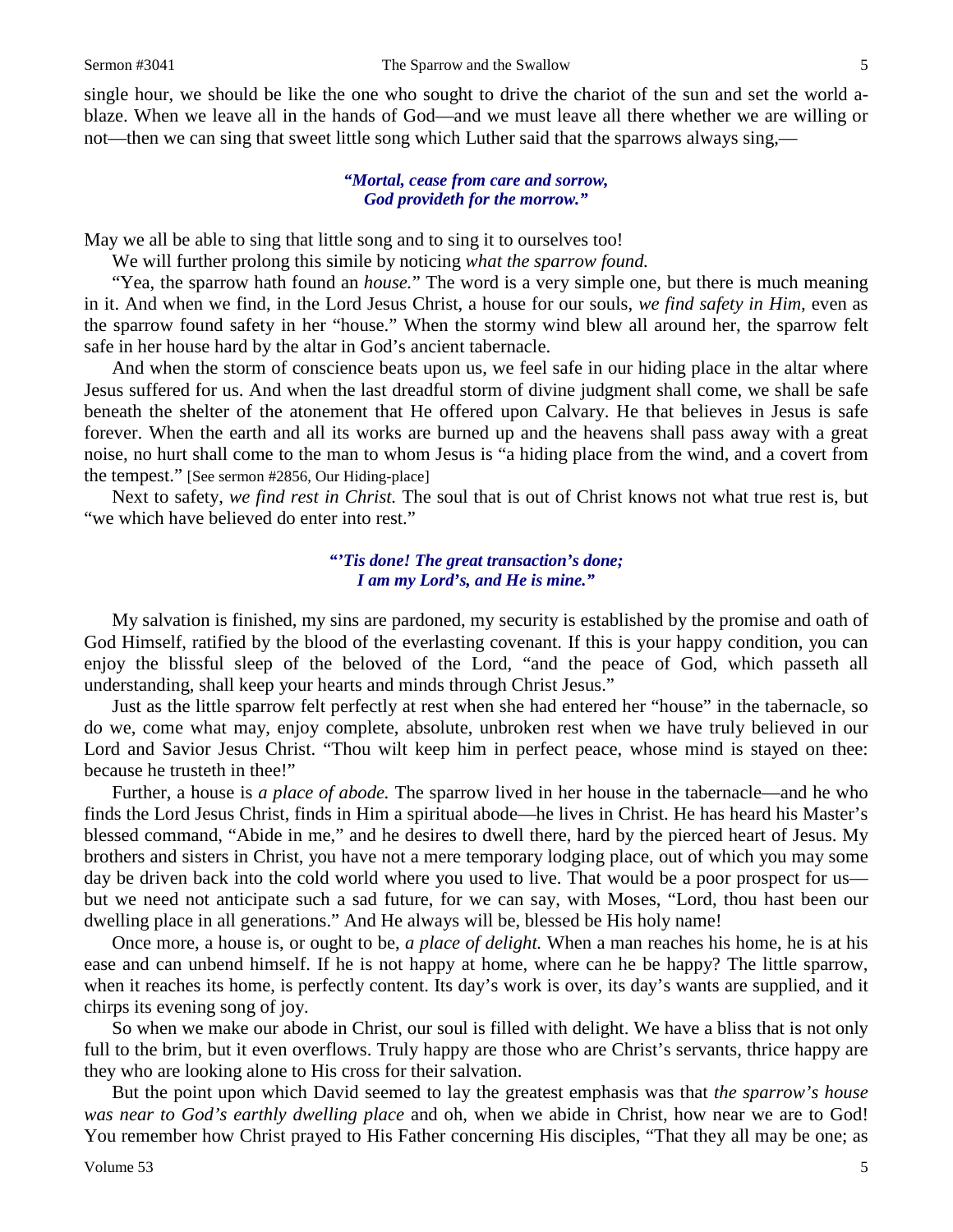thou, Father, art in me, and I in thee....I in them, and thou in me, that they may be made perfect in one." No nearness imaginable can be greater than Christ's nearness to His Father. Yet, as we are in Christ, we are, in His person, as near even as He is!

I can only spare a minute or so for the secondary meaning which may be found in our text. *In a certain sense, Christians, like the sparrow, find a house in the assemblies of the saints.*

When the sparrow went to her house in the tabernacle, she never needed to be driven there, but she went there of her own accord. And I trust that when we came up to our solemn assemblies, we need nothing to compel us to come, but that our own delightful remembrances of fellowship with God, in seasons past, make us long for the renewal of such seasons again and again.

I hate to see people going to any place of worship as if they were being marched off to jail. But I rejoice to see them come up to the house of God with alacrity and holy joy, and with fleet footsteps as if they were delighted to think that the time had come when they could once more unite with their brethren in worship before the throne of the Most High God.

If you, like the sparrow, have found a house in God's house, you will go there with joy. And when you are there, you will be happy to be there. And when the service is over, you will wish that it had to begin again, and you will long for the time when you will reach that city of God,—

#### *"Where congregations ne'er break up, And Sabbaths have no end."*

There are many poor people here who scarcely ever have any peace except when they are sitting in this house of prayer and who find here the richest enjoyments they ever know. I know some of God's afflicted children, who have but little sacred mirth except when the holy hymn goes up in glorious peals to heaven and they can join in it,—

## *"Then they forget their pains a while, And in the pleasure lose the smart."*

Cultivate more and more your love for the assemblies of the saints. We have no reverence for bricks and mortar, stones and wood, glass and iron—we do not believe in the sanctity of any one place above others—but we have a reverence for the living temple of God, built up of living men and living women whose hearts are sanctified by the Holy Spirit, and we can say of their assemblies,—

> *"I have been there, and still will go, 'Tis like a little heaven below;"—*

and we can also say,—

*"There my best friends, my kindred dwell, There God my Savior reigns."*

The sparrow hath found an house and we too have found a house, where God's people meet, and of that house we sing,—

> *"Here do I find a settled rest, While others go and come, No more a stranger or a guest, But like a child at home."*

**II.** After a man is himself saved, his first anxiety, if he be a father, will be concerning his children. The next clause of the text will be helpful to such parents—"The swallow (hath found) a nest for herself,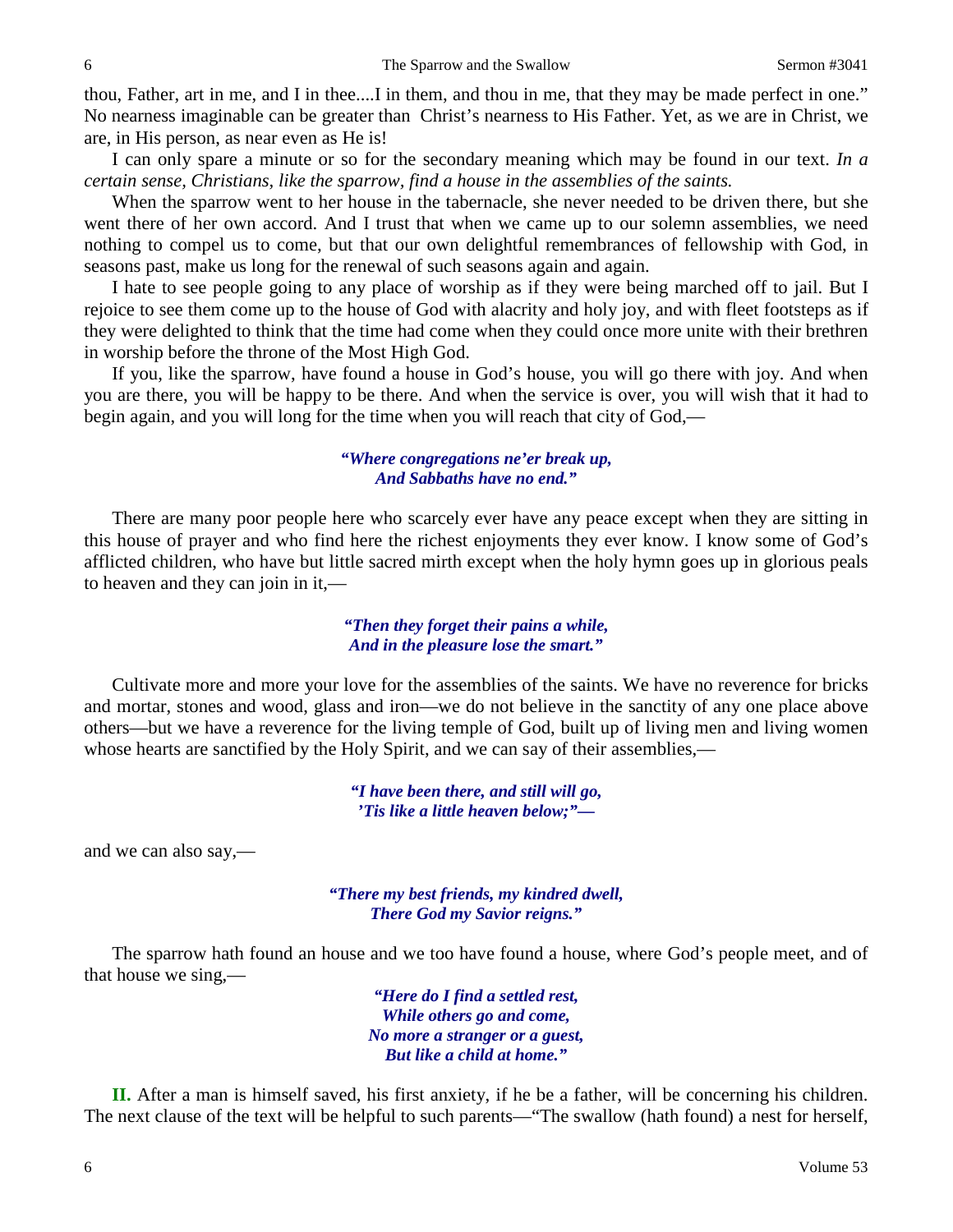where she may lay her young, even thine altars, O LORD of hosts, my King, and my God." Every Christian should think that what is good for himself is good for his children, and he who does not labor and pray for the salvation of his own offspring has good reason to doubt whether he knows the grace of God himself. Believing parents cry, with Thomas Hastings,—

> *"God of mercy, hear our prayer For the children Thou hast given; Let them all Thy blessings share, Grace on earth, and bliss in heaven."*

Children should early be brought to the house of God. To keep to the figure of the text, THE ASSEMBLIES OF THE SAINTS SHOULD BE A NEST FOR OUR LITTLE ONES.

First, *because they are safe there.* At any rate, you need not fear that they will be hurt when they are where God is being worshipped in spirit and in truth. In the Sabbath school, under the loving tuition of godly people, they will be safe. We never feel any need to ask whether they will be in a place of danger when we take them with us where Christ is preached and His Gospel is simply, earnestly, and faithfully proclaimed. Bring, then, your children with you to the house of God, for it is a place where you may expect that your little ones, as well as yourselves, will be blessed.

The "swallow" is expressed, in the Hebrew, by a word which signifies liberty. It is the bird of freedom. It is not to be caged. Even a whole continent does not give room enough for its rapid, untiring flight over hill and dale, mountain and plain, so it crosses the ocean and flies to other lands far away. The swallow is the bird of liberty, yet David writes of one that found her nest, where she might lay her young, at God's altar—and if you want your children to be truly free, train them in the fear of God and the love of His truth.

The spirit of liberty will always be maintained in this land as long as we have the open Bible, the family altar, and the training up of our children in the way that they should go. But take these things away, and Popery will again enchain our country, and bring back the curse from which our fathers set free our land even at the cost of their own lives.

Further, *the nest is a place of delight to the little birds* and so ought the house of God to be to children. And so it would be if preachers would always seek to make their language simple and would illustrate what they have to say, so that the children can comprehend it. It is a bad sign concerning any man's ministry when the children do not understand him.

I always look upon it as being one of the highest compliments I ever receive when I see some little boy's or girl's bright eyes, that are all too apt to wander hither and thither, fixed upon me, while they seem to be drinking in what I have to say. There is a great lack in the preachers of the present day, in this respect—and we need to have the Master's words to Peter, "Feed my lambs," as well as the command, "Feed my sheep," more and more impressed upon our hearts. May you, beloved, find a place of prayer for your children where it shall be their delight to go with you and to join intelligently in the worship of God. [Two of the choicest sermons preached by Mr. Spurgeon to children and young people have been issued. They are #3271, God, the Children's Teacher and #1995, The Heart; a Gift for God]

When you take them there—as I have already hinted to you, *they are in the way that the blessing is often given.* I do not say that they will all be saved through coming to God's house, but if they are there with you, He who called you by His grace may also call them. And that ever-blessed Spirit who led you to find the Savior may also lead them to Him.

Bring them to Bethesda, "the house of mercy," and pray to Christ to say to them, as He said to the impotent man, "Will thou be made whole?...Rise...and walk." At any rate, do not let your children miss the blessing through neglecting to use the means which the Lord has blessed to you and to many others, both old and young.

Your children, if you take them with you to God's house, will be like the swallows in this respect, *they will be pretty sure to return to the nest even if they do leave it for awhile.* Though the swallows may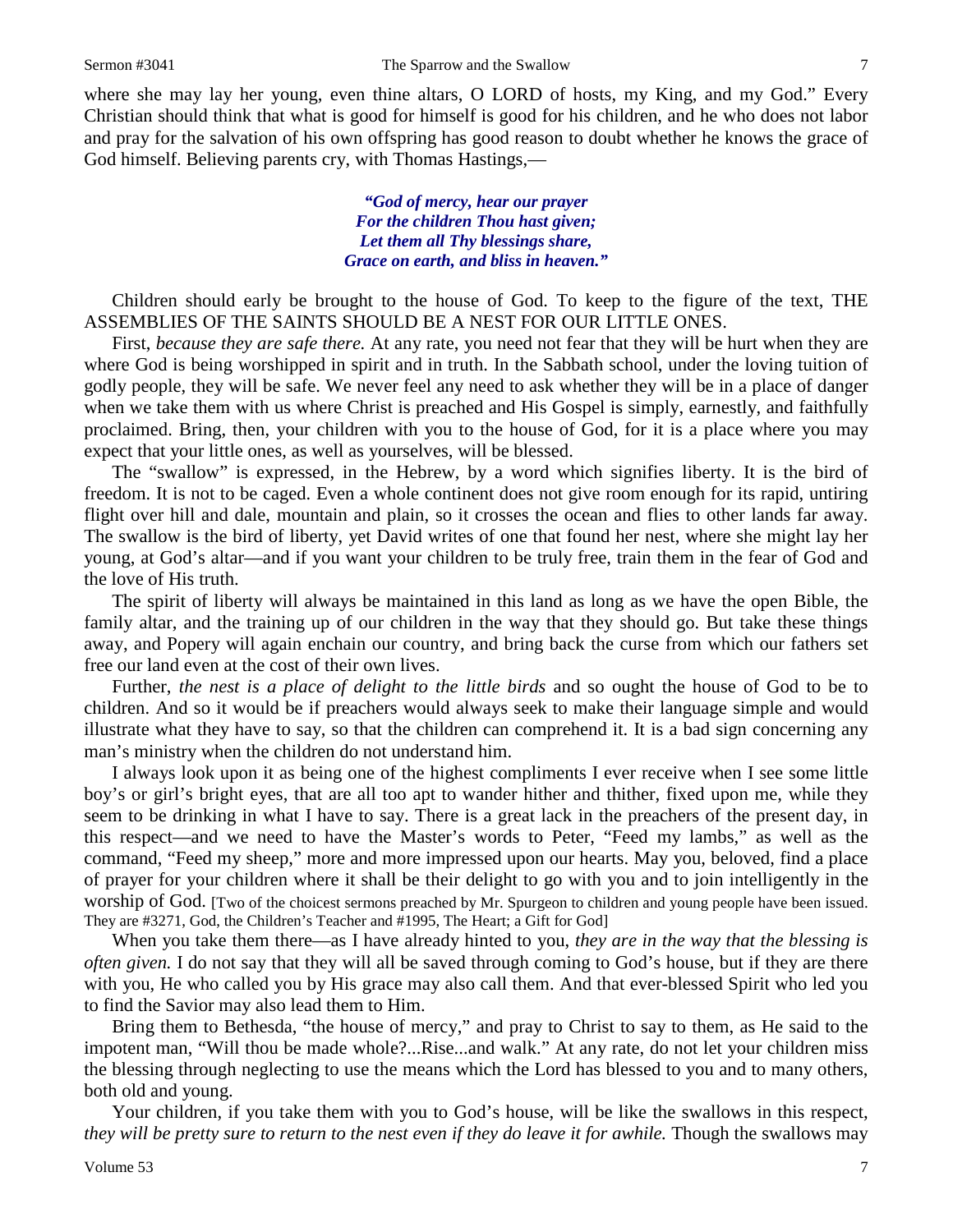fly o'er the deep blue sea, to the lands that are far away, yet when the next season comes, they find their way back again to the old nest and home.

So, though some of our sons and daughters may grow up and leave the house of God for awhile, they cannot altogether forget it. The recollection of their father's prayers and of their mother's tears will follow them wheresoe'er they roam. Refrain your eyes from weeping, dear mothers. Your sons and daughters shall come back again. Possibly, when you sleep beneath the clods of the valley, they will recollect what they heard when, as children, you took them with you to the house of God. Words that have been forgotten for fifty years may yet ring in their souls and lead to their eternal salvation.

At any rate, as the swallows found a nest for their young at God's altar, mind that you, Christian parents, make the house of God your children's house. Associate them, as far as you can, with all that is going on there, so that they shall feel at home when they go with you to the place where you worship the Lord and serve Him.

But after all, it is not the main thing to merely bring our children to the house of God—oh, *that we could bring them to Christ*! That is where we long to lay our young, for there only shall they be truly safe, and happy, and blessed. Christian parents, can you rest content as long as your children are unconverted? I am ashamed of you if you can.

Do you say that you hope they will be converted in future years? I hope so, too, but are you not concerned that they are out of Christ now? Perhaps you remind me of what I said just now, that your instruction may be blessed to their salvation long after you have been called home. Yes, I recollect that I said that and I do not wish to withdraw what I said—yet I would like to ask whether you are willing to run the fearful risk of your children dying unsaved? The object of parents, and preachers, and teachers should be that children should be saved while they are children. That, while they are yet young, their names should be enrolled in the army of the church militant.

How can we lay our children before Christ, as the swallow laid her young before God's altar? I answer, first, *by prayer.* The Lord will hear our prayers for our children as He heard our fathers' prayers for us. *Example* will also help toward the end we have in view—godly example at home.

And *personal precept* will also help. We must talk to our children, one by one, alone, about their souls. I am afraid that some of you parents do not do this. But if you do not see your children grow up to do what is right, you will have to blame yourselves because you never personally pleaded with them to flee from the wrath to come. I know that the words of my father with me alone, when he prayed for me, and bade me pray for myself—not to use any form of prayer, but to pray just as I felt, and to ask from God what I felt that I really wanted—left an impression upon my mind that will never be erased.

I have heard of an idiot who was one day scouring a brass plate to get the name out. But the more he scoured, the more clearly it shone. And when the devil tries to erase the impressions made upon my mind and heart by my mother's tears and my father's prayers, he is as much like an idiot as he possibly could be, for, let him scour as he may, those impressions will never be removed, but will continue to shine yet more brightly.

Do, dear Christian parents, resolve that if your children perish, it shall not be through any fault of yours. But why should they perish? Why should I suppose that such a thing is possible? "The promise is *unto you, and to your children,* and to all that are afar off, even as many as the Lord our God shall call." Did not Paul and Silas say to the jailer at Philippi, "Believe on the Lord Jesus Christ, and *thou shalt be saved, and thy house*"?

Do not be content with being saved yourselves. Say, "No, my Master, I cannot be put off with half Your promise—it is, 'and thy house,' and I would fain have it all, and see my children—and if I live long enough, their children, too, all encompassed in the arms of Your love and all of them saved."

Brethren and sisters, if you are like the sparrow, and have found a house, now be like the swallow, and find not only a nest for yourself, but a place where you may lay your young, even God's altar upon which Christ offered His great atoning sacrifice.